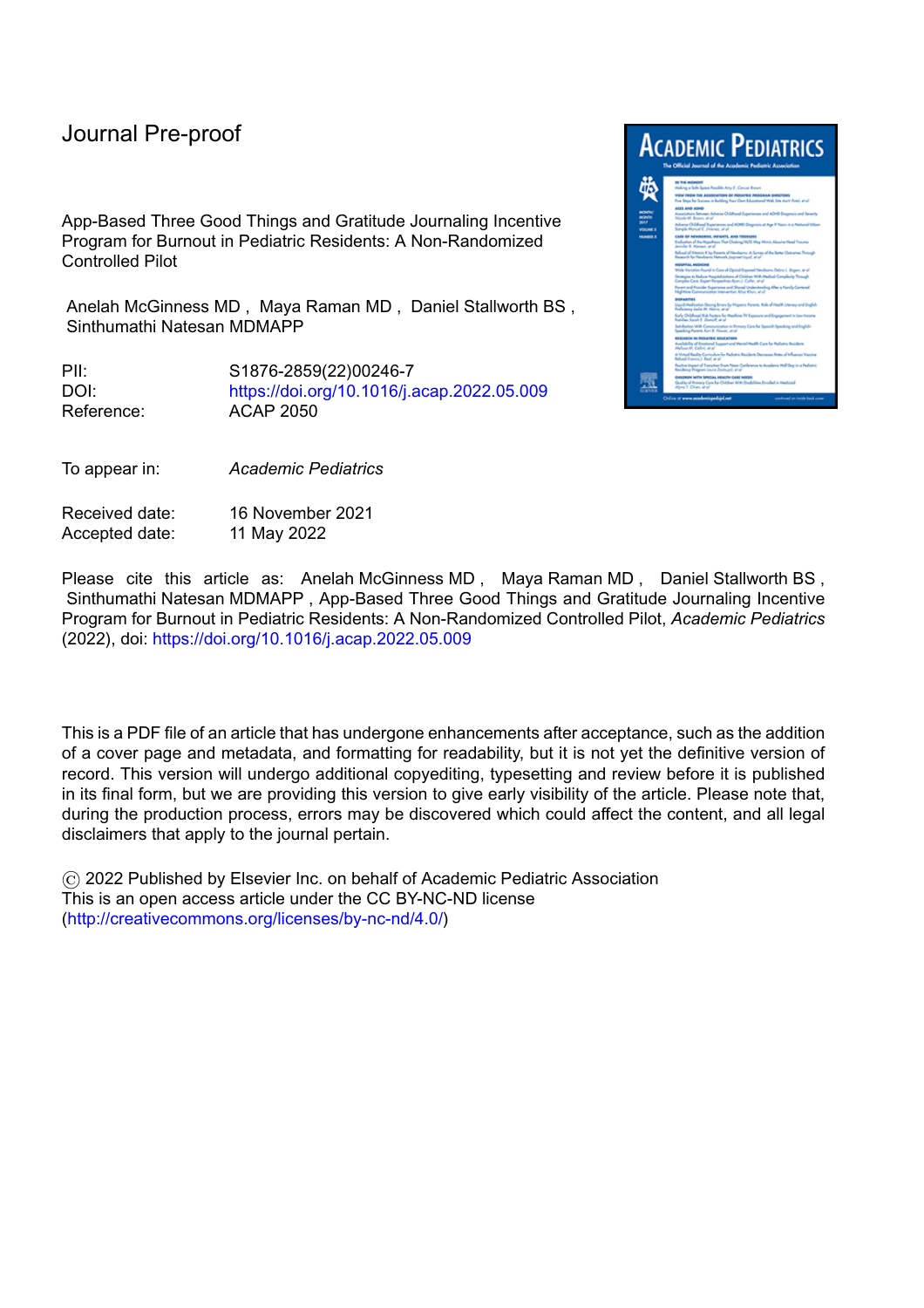**Title:** App-Based Three Good Things and Gratitude Journaling Incentive Program for Burnout in Pediatric Residents: A Non-Randomized Controlled Pilot

### **Author names and affiliations:**

Anelah McGinness MD<sup>a</sup> Maya Raman MD<sup>b</sup> Daniel Stallworth BS<sup>c</sup> Sinthumathi Natesan MD, MAPP<sup>d</sup>

a. UCSF Benioff Children's Hospital Oakland, 747 52<sup>nd</sup> Street Oakland, CA 94609, Department of Pediatrics and Emergency Medicine, mcginness.anelah@gmail.com

b. UCSF Benioff Children's Hospital Oakland, 747 52<sup>nd</sup> Street Oakland, CA 94609, Department of Pediatric Hospital Medicine, Maya.raman@ucsf.edu

c. Independent researcher, danielstallworth1@gmail.com

d. UCSF Benioff Children's Hospital Oakland, 747 52<sup>nd</sup> Street, Oakland, CA 94609, Department of Pediatrics and Emergency Medicine,

sinthumathi.natesan@ucsf.edu

l

### **Corresponding Author:**

Anelah McGinness, MD

Permanent address: 11135 Taloncrest Way Unit 23, San Diego 92126

Phone Number: 951-385-0718

Fax: 949-812-6230

Email: mcginness.anelah@gmail.com

**Author Contributions:** AM, MR, and SN conceived the study design. AM designed the survey tools, gathered all data, performed preliminary data analysis, and created figures. DS performed statistical analysis and created figures. SN, AM, MR, and DS contributed to drafting of the article and substantially revised it and approved the final version for submission.

**Keywords**: Burnout; resident burnout; 3 good things; 3GT; gratitude journaling; wellness; graduate medical education; positive psychology

**Running Title:** Gratitude/3GT Resident Burnout

**Manuscript word count: 1212 words out of 1227** (counting 28 words in headers, excluding What's New, table/figure, and references)

**Funding**: This work was supported by the Masters of Positive Psychology Alumni Association, Philadelphia, PA [grant number: NA]. The senior author, SN, is a graduate of the U Penn Masters of Positive Psychology Program. The Alumni Association had no involvement in the study design; in the collection, analysis and interpretation of data; in the writing of the report; nor in the decision to submit the article for publication.

**Declarations of interest:** None.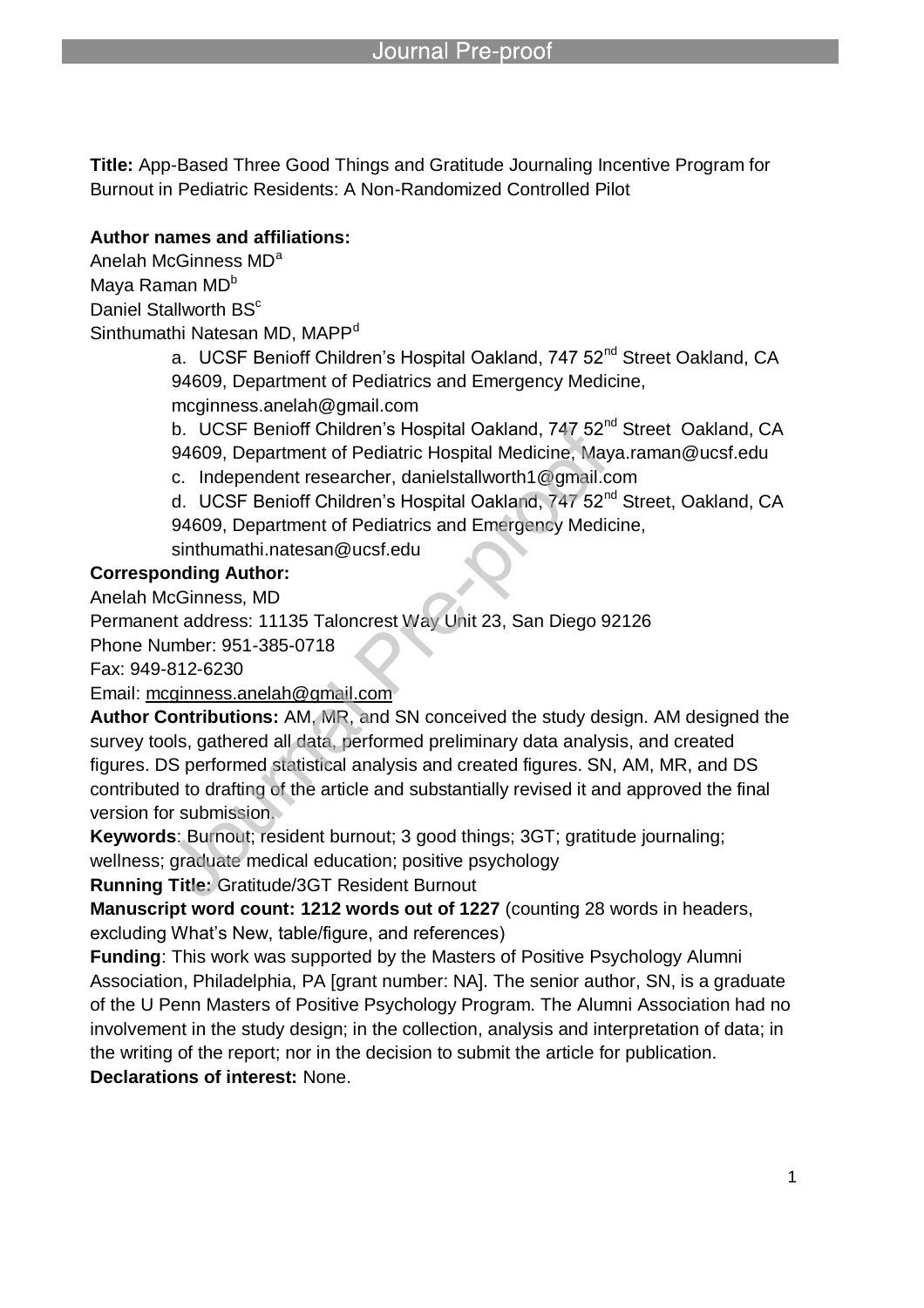# **Background**

Despite extensive literature measuring the prevalence and the consequences of burnout among resident physicians, effective interventional controlled trials are lacking.<sup>1; 2</sup> Mindfulness, therapy, and schedule changes have shown small benefits, but require learning a new skill, significant institutional resources, or organizational change.<sup>2</sup> Additionally, ability to safely participate in many group or self-care activities has been limited by the recent COVID-19 pandemic. Gratitude<sup>3</sup> and three good things<sup>3</sup> (G/3GT) journaling are low-cost, individual-level interventions that have been shown to significantly improve measures of burnout, happiness, depression, gratitude, and stress; studies so far have not focused on resident burnout.<sup>3; 4; 5; 6</sup> We piloted an app-based G/3GT journaling intervention for four weeks with pediatric residents measuring adherence and burnout as primary outcomes, with gratitude and life satisfaction as secondary outcomes.

# Educational Approach and Innovation

### Setting and Participants

All pediatric residents (n=83) at University of California San Francisco Benioff Children's Hospital Oakland during the academic year of 2020-2021 were eligible for the study. Due to the growing evidence supporting the benefits of G/3GT journaling in other healthcare settings,  $5; 6; 7$  we did not randomize participants due to concerns that it was unethical to deny participants seeking an evidence-based intervention for burnout. Participants were able to opt into the intervention (n=20) or control group (n=21) using survey links distributed in flyers, emails, and social media posts. Each resident received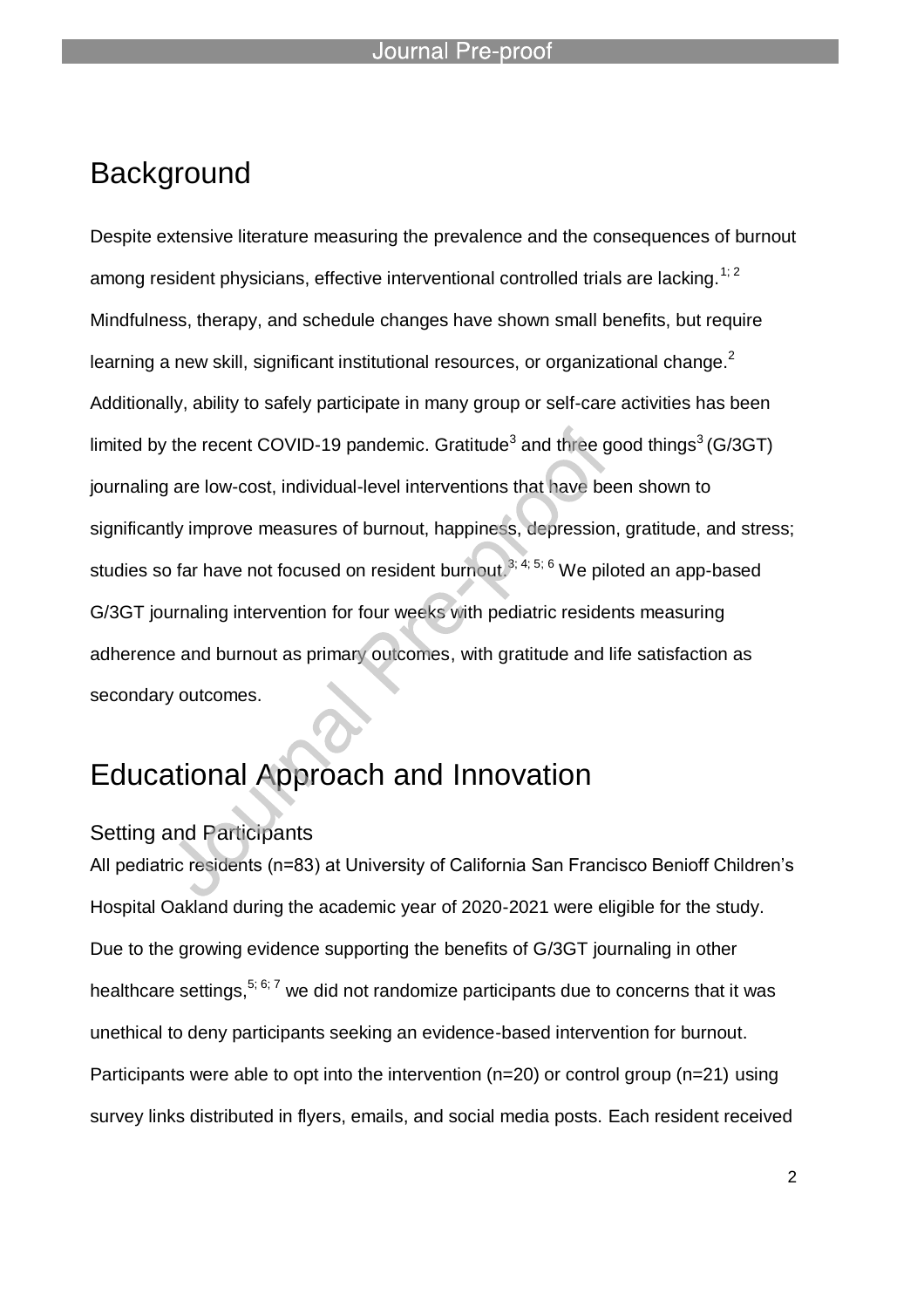#### Journal Pre-proo

l

\$5 per completed survey and the journaling group received \$50 for the intervention, totaling \$25 for control, \$70 for journaling (supplemental figure). Enrollment was closed when we reached the limits of our gift card budget. Given our small sample size, to protect anonymity participant ID codes were not assigned, thus it was not possible for study organizers to track the burnout responses of an individual.

#### Intervention

In October 2020, using an app, the journaling group listed three things they were grateful for and three good things daily for four weeks. Journaling participants were sent an app set-up guide and instructed to turn on daily reminder notifications to the time(s) of their choosing. Residents received no further education or training on gratitude, three good things journaling, or resilience.

Both intervention and control groups filled out surveys before, during, and up to six months after the intervention (supplemental figure).

#### Measured Outcomes

Each survey measured burnout, feasibility, gratitude, and life satisfaction. Burnout was measured using the Oldenburg Burnout Inventory (OLBI)<sup>8</sup> and the Physician Work Life Study single-item burnout questionnaire (PWLS).<sup>9</sup> Feasibility was defined as adherence to journaling at least five days per week of the intervention period, monitored by deidentified app screenshots. Gratitude was measured using the Six-Item Gratitude Questionnaire (GQ-6).<sup>10</sup> Life satisfaction was measured via the Satisfaction with Life Scale (SWLS).<sup>11</sup>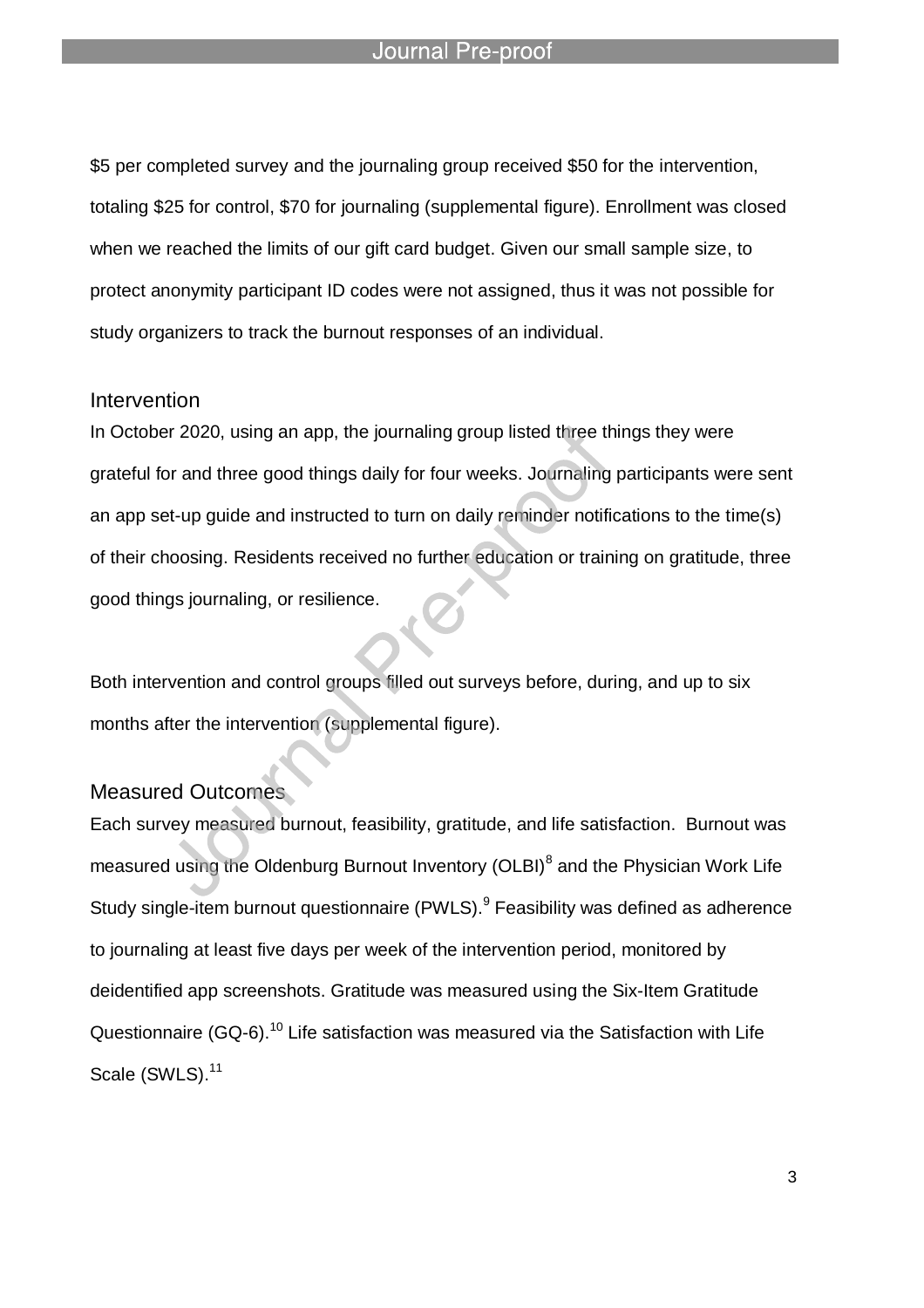### Analysis

We anticipated and accounted for baseline differences in our control and journaling groups by using a difference-in-difference multivariate regression, allowing us to compare the magnitudes of the changes in burnout, gratitude, and life satisfaction between the groups. Cronbach's Alpha was used to evaluate internal consistency of the surveys. Cohen's d effect size was used to standardize comparisons of differences between groups for the multiple scales used.

## **Results**

#### Study Participants

Compared to controls, a higher proportion of journaling participants were PGY-3 residents (p<0.01). Additionally, many in the journaling group reported accessing a therapist (p=0.06), meditation/mindfulness apps (p=0.06), and self-guided mediation (p=0.07) although these did not reach significance. Baseline participant characteristics were otherwise similar between groups (supplemental table).

### Feasibility, Burnout, Life Satisfaction, and Gratitude

Feasibility, measured as journaling adherence over the four-week intervention, was 85% (17/20). The percentage of journaling participants who continued to journal at one month post-intervention was 31% (5/16); 7% (1/16) at six months post-intervention. Survey response rate in the control group was 84% (87/105) and 87% (87/100) in the journaling group.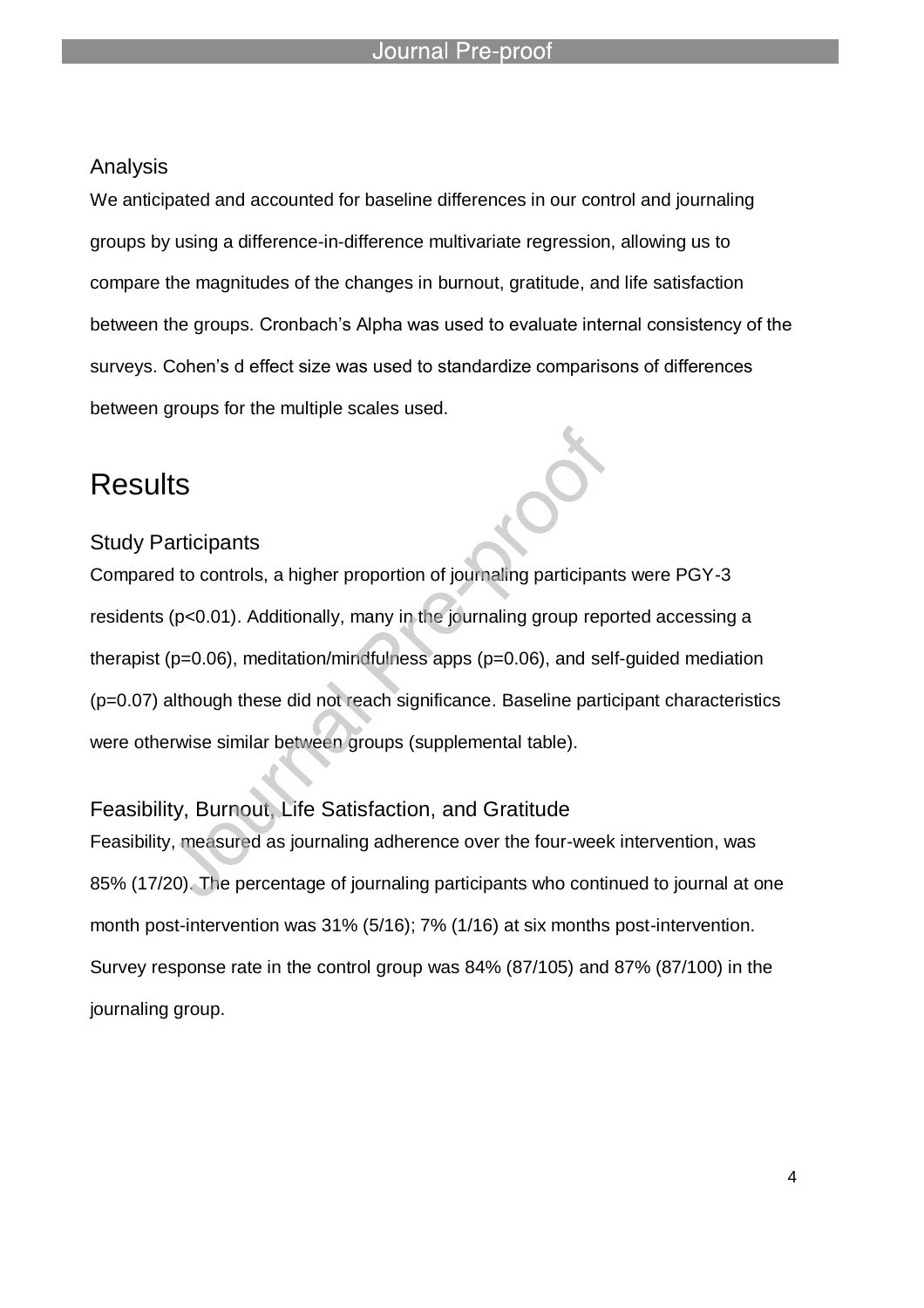#### Journal Pre-proot

l

Baseline levels and trends in burnout, life satisfaction, and gratitude over the course of the study period are shown in Figure 1A-E. Difference-in-difference analysis (Figure 1F) showed that the journaling group had a statistically significant decrease in OLBI-Exhaustion ( $p=0.025$ ) compared to the control group and this trend persisted up to 6 months after the intervention ended. There were no statistically significant changes in OLBI-Disengagement (p=0.055), PWLS (p=0.201), SWLS (p=0.446), or GQ-6 (p=0.939) (Figure 1). Cronbach's alpha (>0.6 for all) and power calculations (>80% for all scales) are shown in Figure 1F.

# Discussion and Next Steps

In this single-center non-randomized controlled intervention, G/3GT journaling was lowcost, feasible, and effective in decreasing pediatric resident burnout.

Distinct from prior 3GT studies, our pilot focused on resident physicians and had a control group.<sup>5; 6</sup> Our effect size, a roughly 10% decrease in one measure of burnout from baseline to six months post-intervention, was small, but persisted months after intervention and is comparable in magnitude to prior studies.<sup>5; 6</sup> It is unclear why we did not see improvements in our other two measures of burnout, although notably OLBI-Disengagement had a p-value that trended very close to significance. The PWLS is a single question, and although it is useful as a screening tool for burnout, prior studies have shown it has reduced sensitivity to smaller changes in degrees of burnout.<sup>12</sup> Unlike prior studies.<sup>3; 5; 6</sup> we did not see improvements in other positive measures. Given that our initial levels of gratitude and satisfaction were high, it is possible that we were not able to detect small changes given our variance and small sample size.

5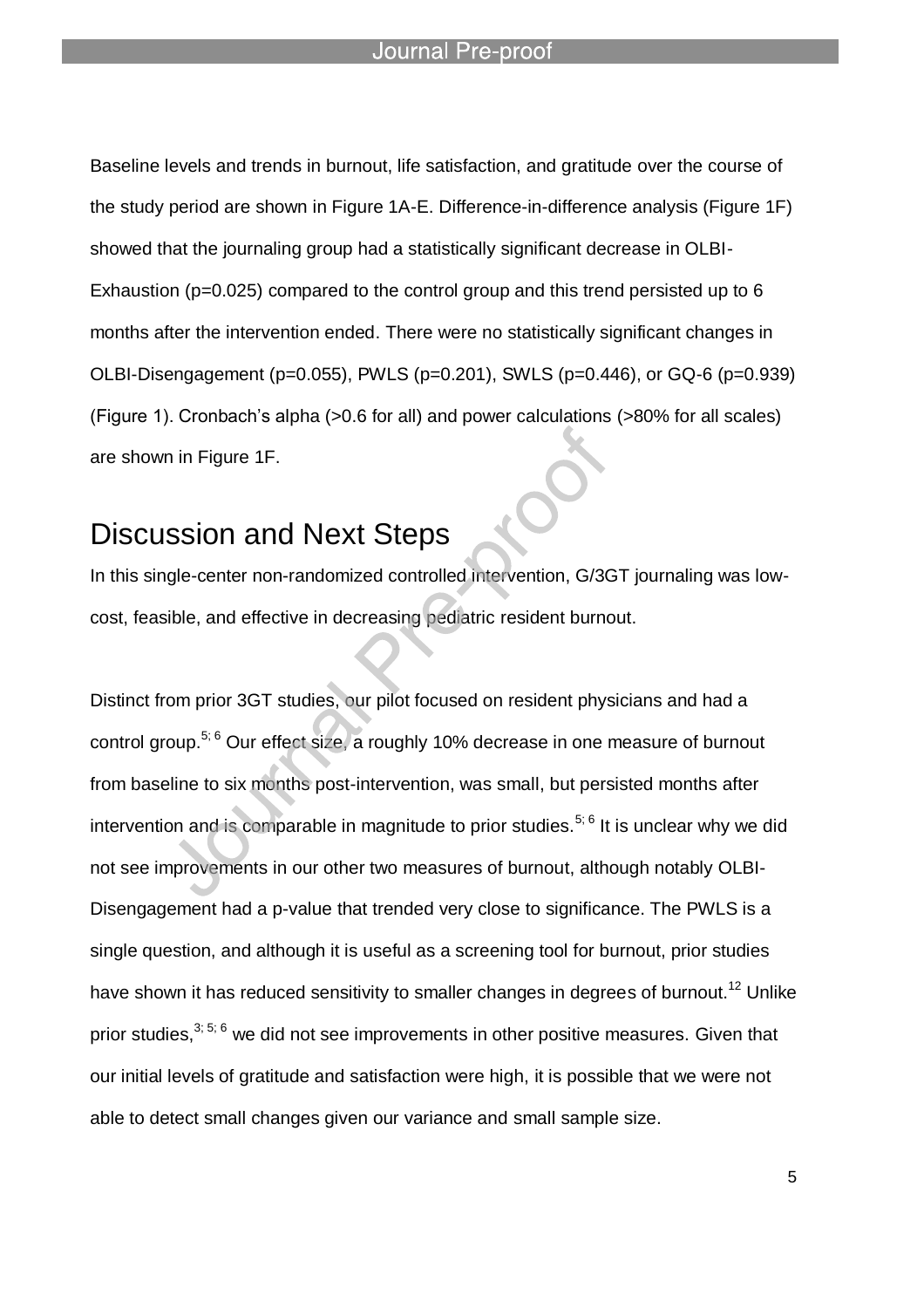Continued journaling after the incentive period was not expected or encouraged, because we anticipated results would persist months after journaling stopped - as seen with prior 1-2 week 3GT interventions.<sup>3; 5; 6</sup> While only a third journaled beyond the incentive period in our study, benefits endured 6 months afterwards. We believe adherence would have been lower if participation were compulsory or unincentivized; $<sup>6</sup>$ </sup> thus we encourage institutions with available funding to offer G/3GT journaling incentive programs given evidence that combining individual with organizational level solutions may be more effective for resident and physician burnout.<sup>13</sup>

### **Limitations**

Since the study was performed at our home institution, and the participant group received varied financial incentives, participant, response, or extrinsic incentive bias could impact our results. We chose the Oldenburg Burnout Inventory because it was free, validated in healthcare workers,<sup>14</sup> and familiar to our residency (previously used as a biannual self-screening tool). However, our effect size may be difficult to compare to other studies using the proprietary Maslach.<sup>15</sup> Deliberately non-randomizing our study may have contributed to baseline differences between groups. Contrary to prior studies<sup>1</sup> which showed that PGY-3's had lower levels or similar levels of burnout to PGY-1's, baseline burnout was higher in the group with majority PGY-3's – the journaling group. Many discounted or free wellness services were marketed to healthcare workers in the early stages of the COVID-19 pandemic, concurrently with our study, which may have contributed to the increased use of wellness resources in the journaling group compared to the controls. We cannot exclude the possibility that those who opted to

6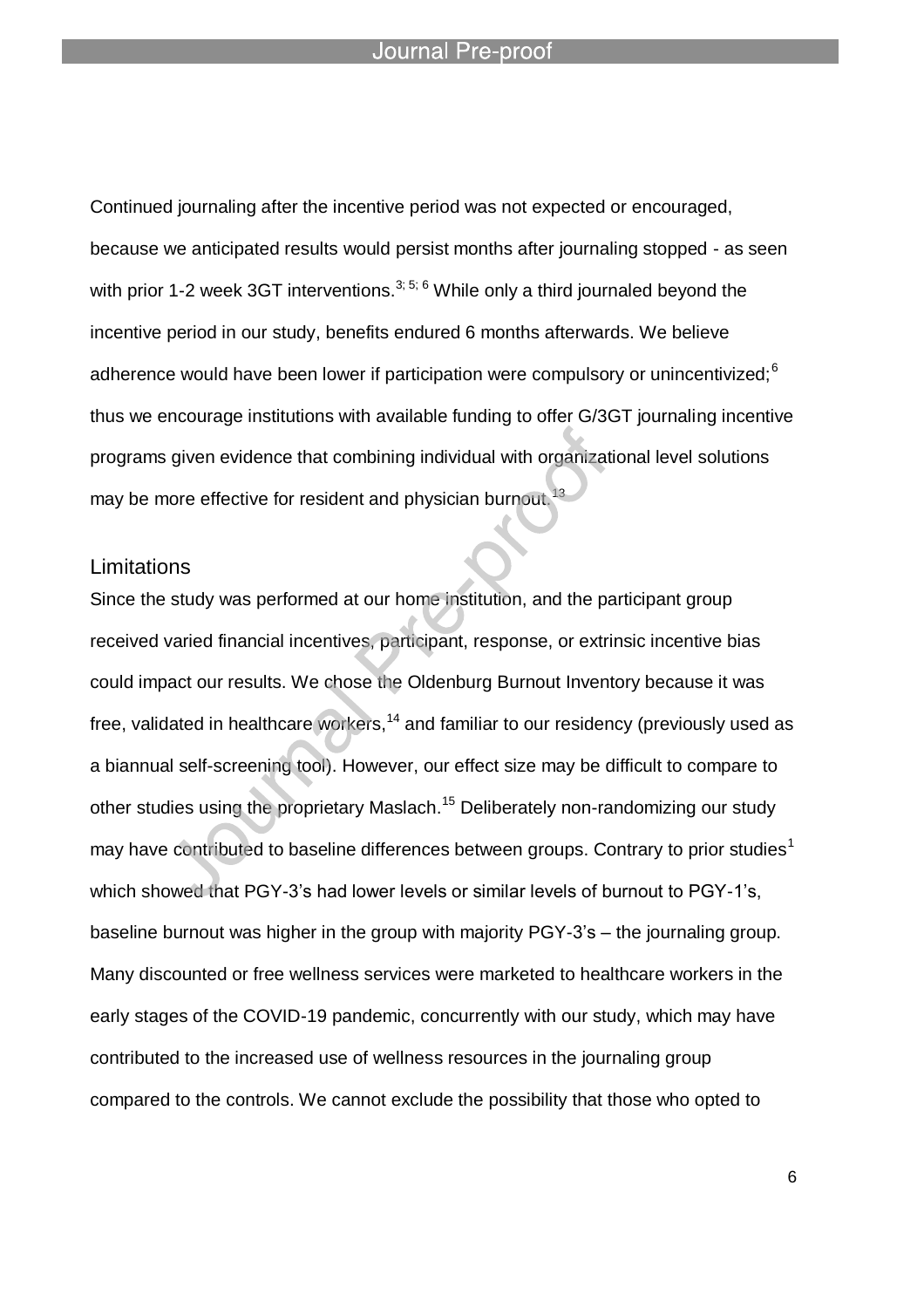journal were more motivated to seek multiple tools to improve their mental health. It is also possible that meditation or therapy may have enhanced the effect of G/3GT journaling or vice-versa.

l

### Next Steps

Our results are promising and could help address a recognized problem in the medical education community. Larger controlled trials of residents at different institutions and specialties are needed to validate the results of our pilot.

# Declarations of Interest

The authors declare they have no competing interests. The app used in this study, *5 Minute Journal*, was created by Intelligent Change. The authors received no incentives and are not affiliated in any way with Intelligent Change. Since the intervention described in this study was completed, major revisions of the *5 Minute Journal* app have been made by Intelligent Change and the app now requires a yearly subscription. The authors would like to note that there are many alternative gratitude and 3 good things journaling apps with various features and user interfaces available for free or less than \$6.

# Acknowledgements

*Financial support*: This work was supported by the Masters of Positive Psychology Alumni Association, Philadelphia, PA [grant number: NA]. The senior author, SN, is a graduate of the U Penn Masters of Positive Psychology Program. The Alumni Association had no involvement in the study design; in the collection, analysis and

7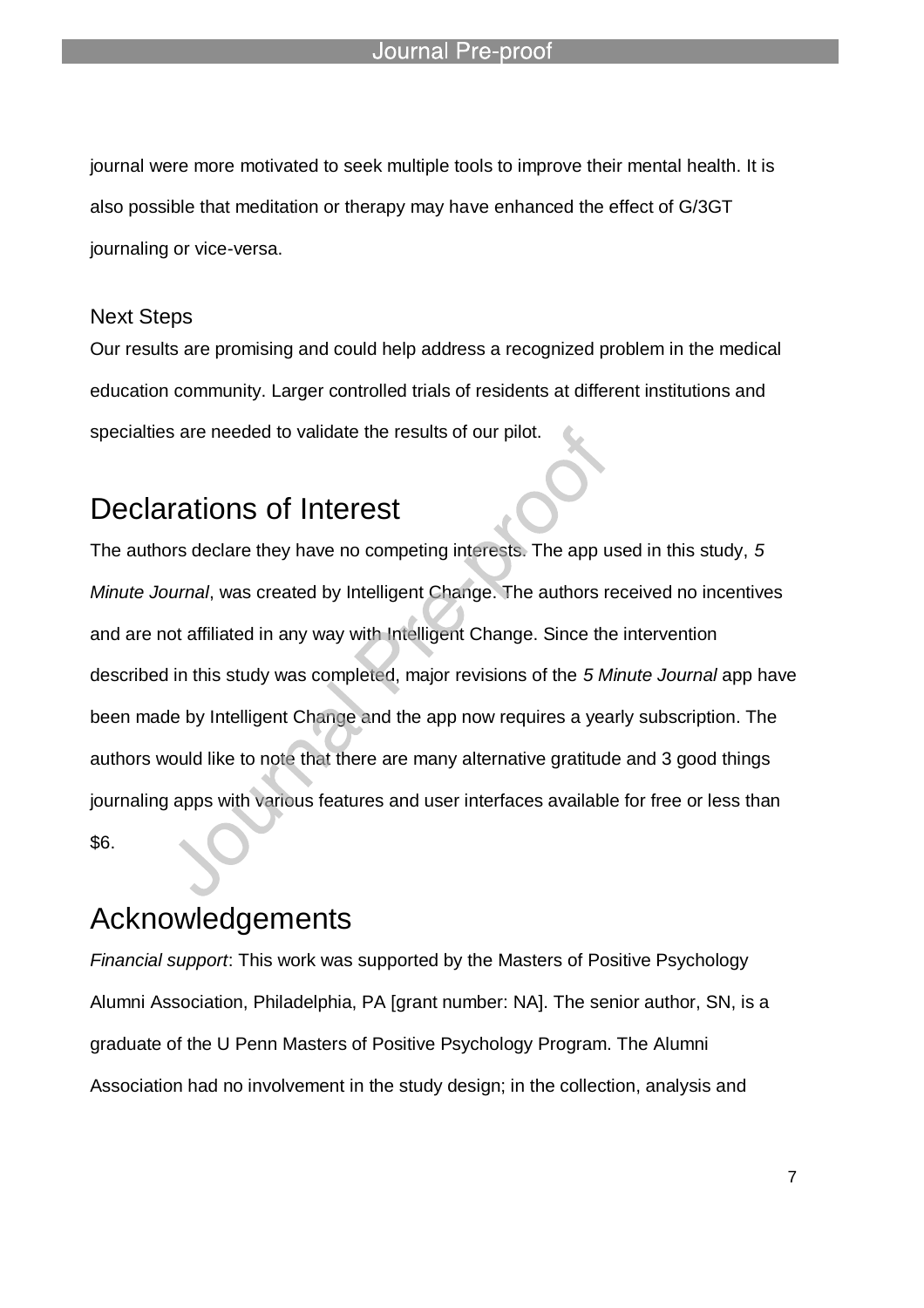#### Journal Pre-proo

l

interpretation of data; in the writing of this manuscript; nor in the decision to submit the article for publication. Access to Qualtrics for this project and HIPPA compliant data storage was supported by University of California, San Francisco.

*Authorship statement:* AM, MR, and SN conceived the study design. AM designed the

survey tools, gathered all data, performed preliminary data analysis, and created

figures. DS performed statistical analysis and created figures. SN, AM, MR, and DS

contributed to drafting of the article and substantially revised it and approved the final

version for submission.

The authors would like to thank Dr. Augusta Saulys and Dr. Celeste Allen for their

guidance, mentorship, and moral support.

Results of detailed statistical analysis and copies of survey instruments can be made available upon reasonable request from the authors.

# Supplemental Content

Supplemental file 1: Supplemental methods chart

Supplemental file 2: Participant characteristics table

# References

- <sup>1</sup> KEMPER, K. J. et al. Burnout in Pediatric Residents: Three Years of National Survey Data. **Pediatrics,** v. 145, n. 1, Jan 2020. ISSN 0031-4005.
- <sup>2</sup> WILSON, P. M. et al. National Landscape of Interventions to Improve Pediatric Resident Wellness and Reduce Burnout. **Academic Pediatrics,** v. 17, n. 8, p. 801-804, 2017. ISSN 1876-2859. Disponível em: < https://doi.org/10.1016/j.acap.2017.09.012 >. Acesso em: 2021/07/12.

 $3$  SELIGMAN, M. E. et al. Positive psychology progress: empirical validation of interventions. **Am Psychol,** v. 60, n. 5, p. 410-21, Jul-Aug 2005. ISSN 0003-066X (Print) 0003-066x.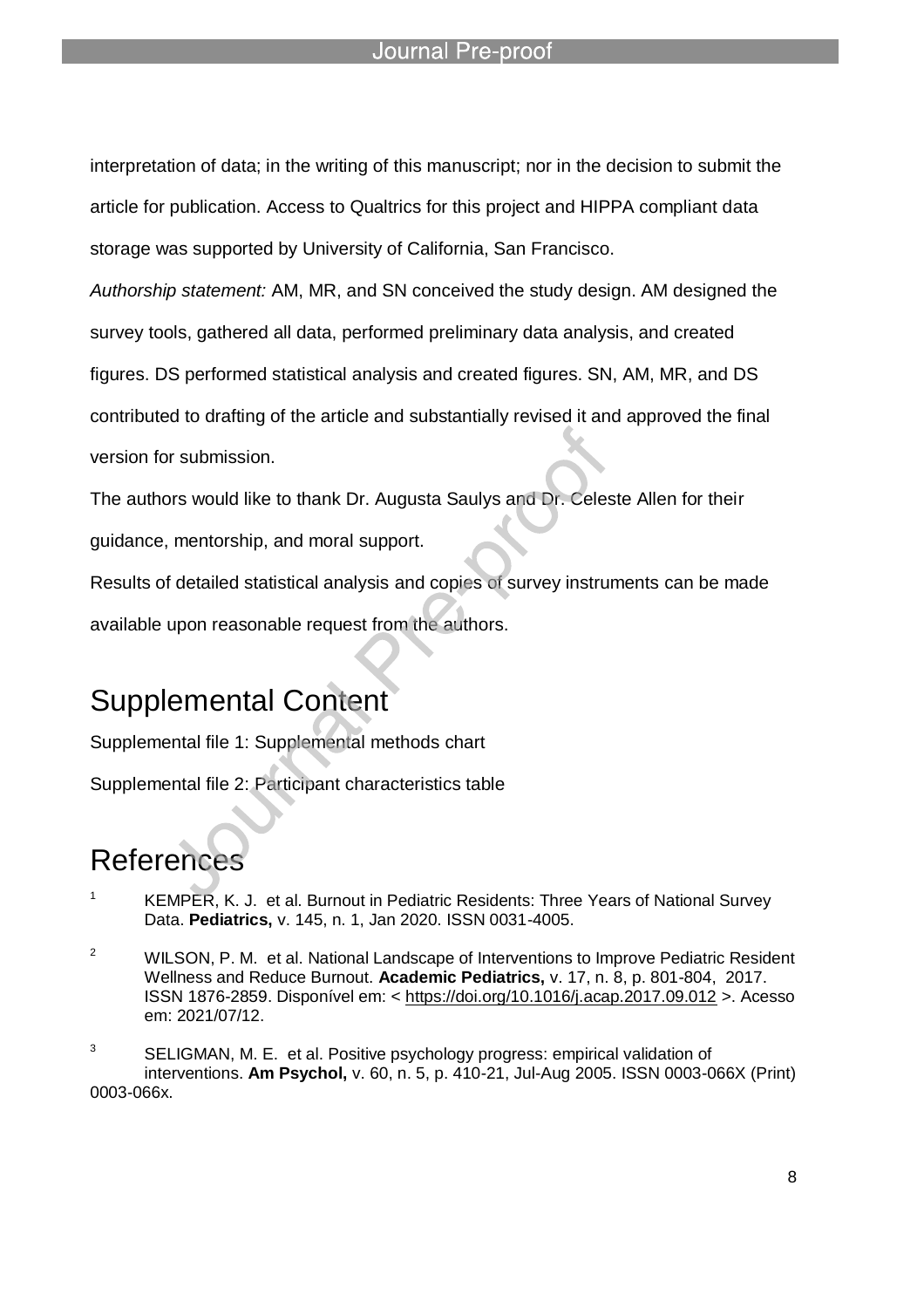<sup>4</sup> CHENG, S. T.; TSUI, P. K.; LAM, J. H. Improving mental health in health care practitioners: randomized controlled trial of a gratitude intervention. **J Consult Clin Psychol,** v. 83, n. 1, p. 177-86, Feb 2015. ISSN 0022-006x.

l

- <sup>5</sup> ADAIR, K. C.; KENNEDY, L. A.; SEXTON, J. B. Three Good Tools: Positively reflecting backwards and forwards is associated with robust improvements in well-being across three distinct interventions. **https://doi.org/10.1080/17439760.2020.1789707**, 9 Jul 2020 2020. Disponível em: < https://www.tandfonline.com/doi/full/10.1080/17439760.2020.1789707 >.
- $6$  SEXTON, J. B.; ADAIR, K. C. Forty-five good things: a prospective pilot study of the Three Good Things well-being intervention in the USA for healthcare worker emotional exhaustion, depression, work–life balance and happiness. **BMJ Open,** v. 9, n. 3, p. e022695, 2019. Disponível em: < https://bmjopen.bmj.com/content/bmjopen/9/3/e022695.full.pdf >.

 $7$  CHENG, S.-T.; TSUI, P. K.; LAM, J. H. Improving mental health in health care

- practitioners: Randomized controlled trial of a gratitude intervention. **Journal of consulting and clinical psychology,** v. 83, n. 1, p. 177, 2015. ISSN 1939-2117.
- <sup>8</sup> DEMEROUTI, E.; MOSTERT, K.; BAKKER, A. B. **Burnout and work engagement: A thorough investigation of the independency of both constructs**. US: Educational Publishing Foundation. 2010. 209-222 p.
- $9$  DOLAN, E. D. et al. Using a single item to measure burnout in primary care staff: a psychometric evaluation. **Journal of general internal medicine,** v. 30, n. 5, p. 582-587, 2015. ISSN 1525-1497

0884-8734. Disponível em: < https://pubmed.ncbi.nlm.nih.gov/25451989 >.Disponível em: < https://www.ncbi.nlm.nih.gov/pmc/articles/PMC4395610/ >.

- <sup>10</sup> MCCULLOUGH, M.; EMMONS, R.; TSANG, J.-A. The Grateful Disposition: A Conceptual and Empirical Topography. **Journal of personality and social psychology,** v. 82, p. 112-27, 02/01 2002.
- <sup>11</sup> DIENER, E. et al. The Satisfaction With Life Scale. **Journal of Personality Assessment**, US**,** v. 49, n. 1, p. 71-75, 1985. ISSN 1532-7752(Electronic),0022- 3891(Print).
- <sup>12</sup> KEMPER, K. J. et al. Burnout in Pediatric Residents: Comparing Brief Screening Questions to the Maslach Burnout Inventory. **Academic Pediatrics,** v. 19, n. 3, p. 251- 255, 2019. ISSN 1876-2859. Disponível em: < https://doi.org/10.1016/j.acap.2018.11.003 >. Acesso em: 2021/07/12.
- <sup>13</sup> WEST, C. P. et al. Interventions to prevent and reduce physician burnout: a systematic review and meta-analysis. **Lancet,** v. 388, n. 10057, p. 2272-2281, Nov 5 2016. ISSN 0140-6736.
- <sup>14</sup> DEMEROUTI, E. The Oldenburg Burnout Inventory: A good alternative to measure burnout and engagement. In: HALBESLEBEN, J. R. B. (Ed.). **Handbook of Stress and Burnout in Health Care**. New York, New York: Nova Science Publishers, 2008. cap. 6, p.65-78.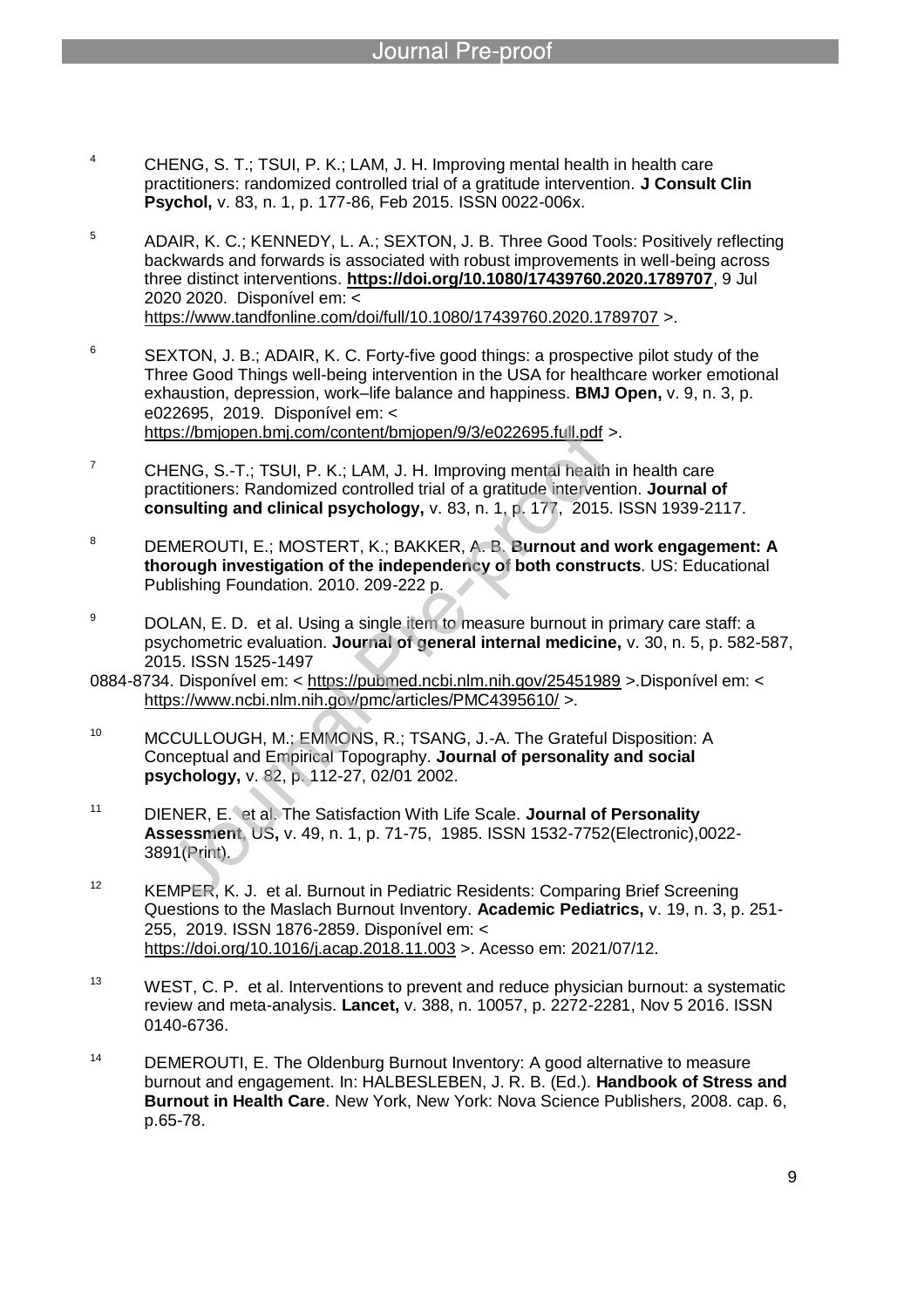<sup>15</sup> MASLACH, C.; JACKSON, S.; LEITER, M. The Maslach Burnout Inventory Manual. In: ZALAQUETT, C. P. e WOOD, R. J. (Ed.). 3. Palo Alto, CA: The Scarecrow Press, 1997. p.191-218.

Journal Prejous